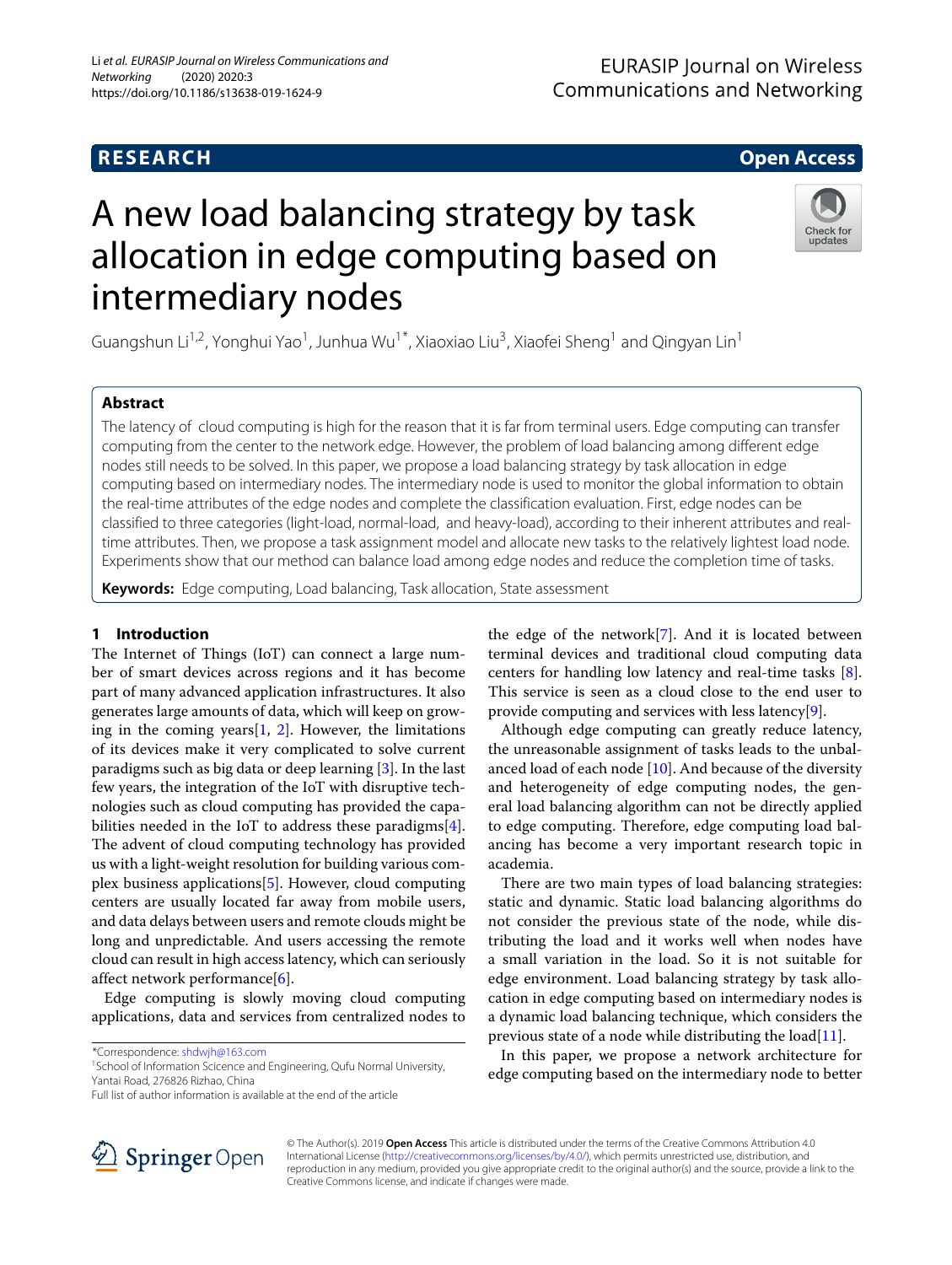obtain the state information of the node. The intermediary node classifies and evaluates the status of the node by using the intrinsic attribute values and the real-time attribute values. And return the node information with the relatively lightest result. Then we propose a task allocation model that the relatively lightest nodes and the task arrival node are used as the target node to allocate new tasks, while the other nodes are not assigned tasks temporarily, so as to achieve dynamic balancing of the system. The main contribution of this paper can be summarized as follows:

- 1. We studied the load balancing strategy in the edge computing environment and implemented dynamic load balancing through task allocation. We propose an edge computing network architecture based on intermediary nodes. Compared with the traditional architecture, this architecture adds intermediary nodes in the edge computing layer and cloud computing layer to better control the global information of the edge nodes.
- 2. For the system with unbalanced initial state, we use naive Bayes algorithm to classify the state of nodes. And standardize the original data in order to avoid highlighting the role of higher-value indicators in the comprehensive analysis when the levels between the indicators vary greatly. And we take the nodes with relatively light classification state and the nodes of task arrival as the target nodes to allocate new tasks, while the other nodes are not assigned tasks temporarily, so as to achieve dynamic balancing.
- 3. A mathematical framework is cast to investigate the load balancing problem between edge nodes. The purpose of load balancing is achieved by the method of task assignment and estimating the task completion time based on the transmission rate between edge nodes, the computation speed, and the current tasks calculation time.

The rest of the paper is organized as follows. Section [2](#page-1-0) reviews the related work in edge computing and load balancing. Section [3](#page-2-0) describes the load balancing strategy, including the selection of target nodes and the task allocation model. The simulation results and analysis are presented in Section [4.](#page-5-0) Finally, Section [5](#page-8-1) draws a conclusion.

#### <span id="page-1-0"></span>**2 Related work**

Edge computing optimizes cloud computing systems by performing data processing at the edge of the network closest to the data source using the concept of caching and data compression. Due to the proximity to the end users, low latency, and other advantages, the research on edge computing has attracted great attention with a large quantity of literature. In this section, we review the research progress of edge computing and load balancing.

In the work of He et al.  $[12]$ , an improved constrained particle swarm optimization algorithm based on softwaredefined network (SDN) is proposed in the framework of software-defined cloud-fog network. This algorithm improves the performance of the algorithm by using the opposite property of the mutated particles and reducing the inertia weight linearly. Chen et al. [\[13\]](#page-9-11), proposed a task allocation model to solve the load balancing at the server level. Calculate the completion time of the large aggregation tasks on each server by treating the tasks offloaded by other servers as one large aggregation task. They formulate a load balancing optimization problem for minimizing deadline misses and total runtime for connected car systems in fog computing.

In the work of Wang et al. [\[14\]](#page-9-12), a distributed city-wide traffic management system is constructed. And design an offloading algorithm for real-time traffic management in fog-based internet of vehicle (IoV) systems, with the purpose of minimizing the average response time of the traffic management server (TMS) for messages. Ning et al. [\[15\]](#page-9-13), investigated a joint computation offloading, power allocation, and channel assignment (COPACA) scheme for 5Genabled traffic management systems, with the purpose of maximizing the achievable sum rate. In the work of Ning et al. [\[16\]](#page-9-14), in order to satisfy heterogeneous requirements of communication, computation and storage in IoVs, they constructed an energy-efficient scheduling framework for MEC-enabled IoVs to minimize the energy consumption of road side units (RSUs) under task latency constraints. Ning et al. [\[17\]](#page-9-15) , proposed a deep learning based data transmission scheme by exploring trirelationships among vehicles at the edge of networks (i.e., edge of vehicles) by jointly considering the social and physical characteristics. In the work of Ning et al. [\[18\]](#page-9-16) a deep reinforcement learning (DRL) method is integrated with vehicular edge computing to solve the computation ofoading problem, where we jointly study the optimization of task scheduling and resource allocation in vehicular networks.

Our team has done a lot of work on edge computing and fog computing. For example, the resource scheduling method for fog computing is studied [\[19\]](#page-9-17), the data processing delay optimization in mobile edge computing [\[20\]](#page-9-18), and the resource scheduling in edge computing  $[21]$ , etc. In this paper, We focus on the load balancing problem of edge computing. In our research, for the system with unbalanced initial state, we propose a load balancing strategy by task allocation in edge computing based on intermediary nodes. First, the state of nodes is classified and evaluated according to their inherent and real-time attributes. Then, according to the classification results, the target nodes are selected. Finally, the new task assignment is completed according to the task assignment model proposed by us.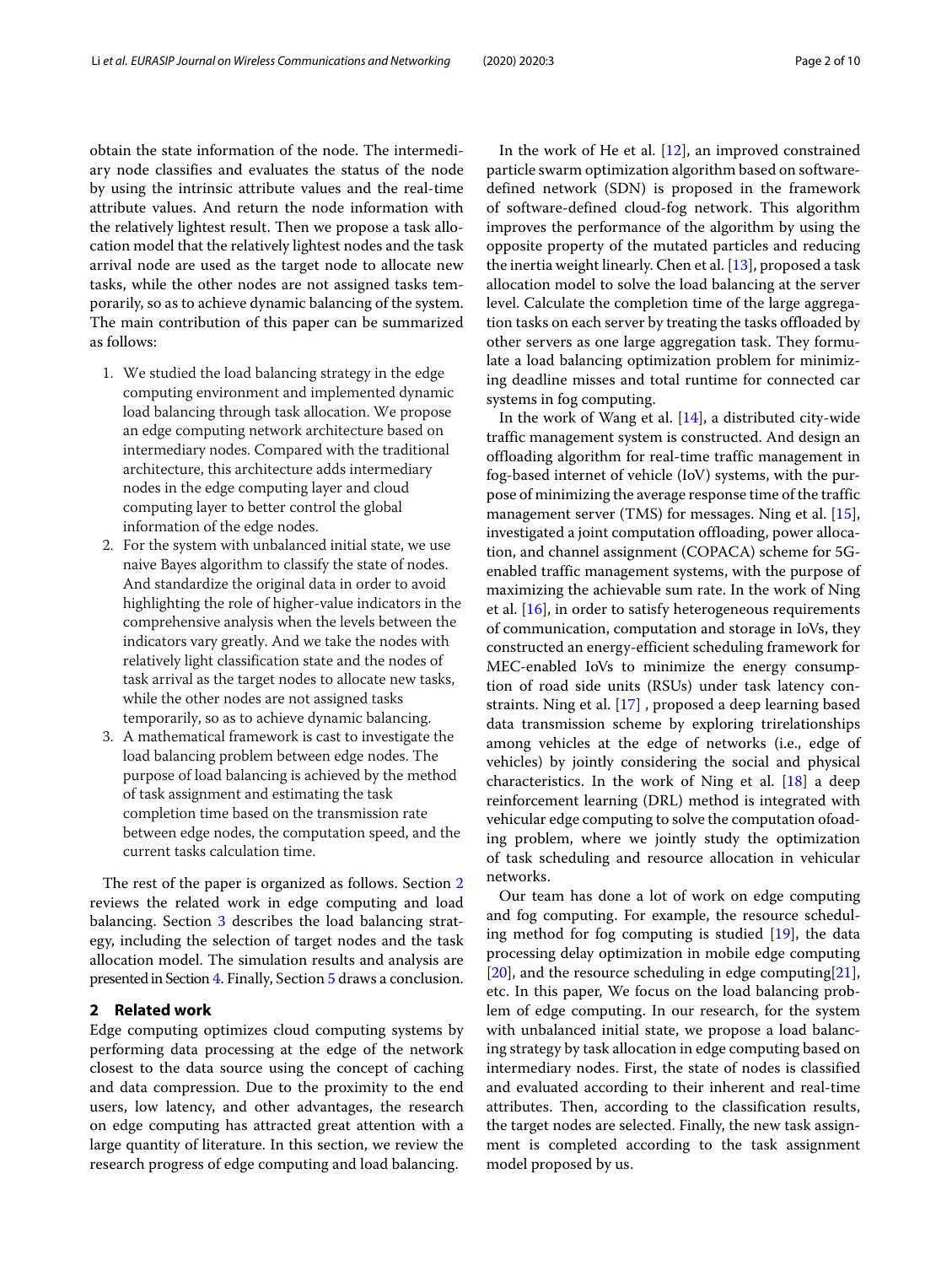#### <span id="page-2-0"></span>**3 Load balancing strategy**

In this paper, we will study the load balancing technology under the edge computing architecture based on intermediary nodes. The network model of this architecture is shown in Fig. [1.](#page-2-1)

In this architecture, we store the intrinsic attributes of the node to the intermediary node before applying the load balancing strategy. When a new task arrives at a node, this node sends a request signal to the intermediary node. The intermediary node is responsible for forwarding the signal to the edge node and the edge node that received the signal returns its real-time properties values. After receiving the real-time attribute, the intermediary node starts classification of the edge node.

#### **3.1 Selection of target nodes**

### *3.1.1 Selection of load attributes*

There are many factors affecting load balancing, including memory, CPU, disk and network bandwidth. However, it is incomplete to judge the load state of nodes by ignoring one or several factors. In our research, we will evaluate the state of nodes by combining the intrinsic and real-time attributes of nodes. Intrinsic and real-time properties are defined as follows [\[22\]](#page-9-20):

**Definition 1** *Intrinsic attributes. Static properties of the nodes, including physical memory, CPU main frequency* *multiplied by the number of cores, disk size, and network bandwidth.*

**Definition 2** *Real-time attributes. Dynamic attributes of nodes, that is, attribute values monitored by the intermediary node in real time, including memory usage, disk usage, CPU utilization, and bandwidth utilization.*

When the levels between the indicators vary greatly, if we directly use the original index value for analysis it will highlight the role of higher-value indicators in the comprehensive analysis and relatively weaken the role of lower-value indicators [\[22\]](#page-9-20). So we perform dimensionless processing of the intrinsic attributes, and each attribute value of node *i* is represented as:

**Definition 3** *The values of load attribute [\[23\]](#page-9-21). The combination of intrinsic and real-time attributes of edge node i is used as a criterion for classifying load states of nodes. Expressed as*  $L = (L_1, L_2, L_3, L_4)$ *, and each attribute value of node i is represented as:*

The property values of memory:  $L_1 = \sigma_1 R_i^1 +$  $\sigma_2\left(1 - R_i^2\right)$ , where  $R_i^1$  is the size of physical memory after dimensionless processing, and  $R_i^1 = \frac{R_i - \min(R_i)}{\max(R_i) - \min(R_i)}$ ,  $R_i$ represents the memory size of node *i*.  $R_i^2$  is the memory utilization of node *i*. And  $\sigma_1 + \sigma_2 = 1$ .

<span id="page-2-1"></span>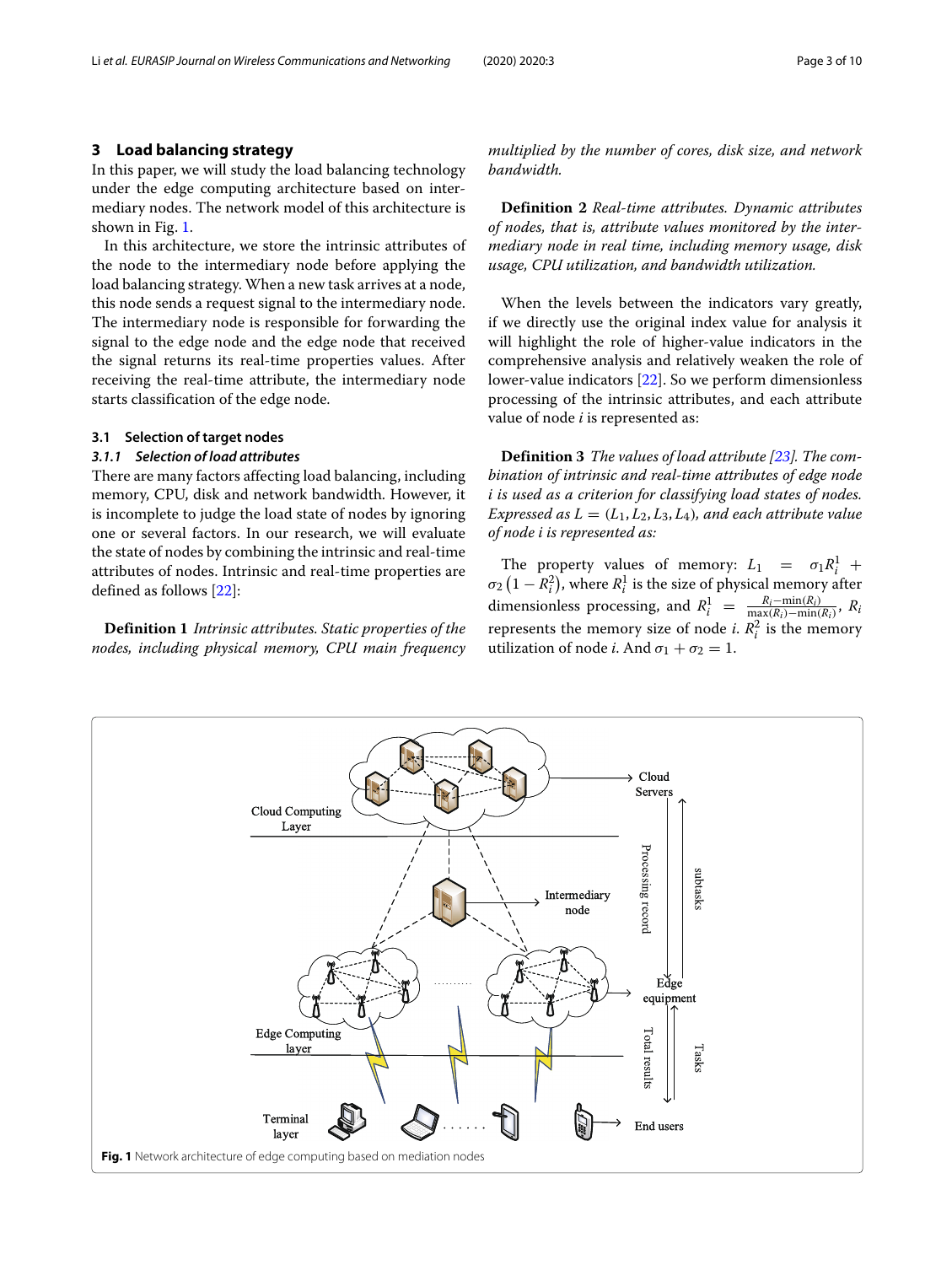The property values of CPU:  $L_2 = \varepsilon_1 C_i^1 + \varepsilon_2 (1 - C_i^2)$ , where  $C_i^1$  the product of the CPU main frequency and core number after dimensionless processing, and  $C_i^1$  = *Ci*−min(*C<sub>i</sub>*), *C<sub>i</sub>* represents the product of the CPU  $\frac{C_i - \min(C_i)}{\max(C_i) - \min(C_i)}$ , *C<sub>i</sub>* represents the product of the CPU main frequency and core number of nodes *i*.  $C_i^2$  is the CPU utilization of node *i*. And  $\varepsilon_1 + \varepsilon_2 = 1$ .

The property values of disks:  $L_3 = \delta_1 D_i^1 + \delta_2 (1 - D_i^2)$ , where  $D_i^1$  is the size of disks after dimensionless processing, and  $D_i^1 = \frac{D_i - \min(D_i)}{\max(D_i) - \min(D_i)}$ , *D<sub>i</sub>* represents the disks size of nodes *i*.  $D_i^2$  is the disks utilization of node *i*. And  $\delta_1 + \delta_2 = 1.$ 

The property values of bandwidth:  $L_4 = \omega_1 B_i^1 +$  $\omega_2(1-B_i^2)$ , where  $B_i^1$  is the size of bandwidth after dimensionless processing, and  $B_i^1 = \frac{B_i - \min(B_i)}{\max(D_i) - \min(B_i)}$ ,  $B_i$ represents the bandwidth size of nodes *i*.  $B_i^2$  is the bandwidth utilization of node *i*. And  $\omega_1 + \omega_2 = 1$ .

**Definition 4** *Sample classification set:*  $T = \{T_j | j = 1\}$ 1, 2, 3}*, T*<sup>1</sup> *represents the light-load state, T*<sup>2</sup> *represents the normal-load state, and T*<sup>3</sup> *represents the heavy-load state.*

#### *3.1.2 Classification of node states*

In this section, we use the load attribute value as a basis to classify the state of the node by the Naive Bayes algorithm. Based on Bayesian theory, this classification method is a pattern recognition method with known prior probability and conditional probability [\[24\]](#page-9-22). According to Bayesian theorem, when each attribute is independent of each other, its classification result is the most accurate. The selected attributes of us are actually independent between each other and thus meet the condition of it. Let the sample space be *U* and the prior probability of training sample classification  $T_i$  be  $Pr(T_i)(j = 1, 2, 3)$ . Its value is equal to the total number of samples belonging to class *Tj* divided by the total number of training samples |*U*|. For an unknown sample  $n_x$ , the conditional probability that it belongs to the  $T_i$  class is  $Pr(n_x|T_i)$ . According to Bayesian theorem, the posterior probability that it belongs to the  $T_i$ class is  $Pr(T_i|n_x)$ :

<span id="page-3-0"></span>
$$
Pr(T_j|n_x) = \frac{Pr(n_x|T_j)Pr(T_j)}{Pr(n_x)}.
$$
\n(1)

Let the load attribute value  $L(n_x) = (L_1^{n_x}, L_2^{n_x}, L_3^{n_x}, L_4^{n_x})$ of unknown sample  $n_x$ , where  $L_k^{n_x}$  represents the *k*<sup>th</sup> attribute value of sample  $n_x$ , because we assume that  $L_k^{n_x}$  ( $k = 1, 2, 3, 4$ ) is independent of each other, the conditional probability of belonging to  $T_i$  is as follows:

$$
Pr(n_x|T_j) = Pr((L_1^{n_x}, L_2^{n_x}, L_3^{n_x}, L_4^{n_x})|T_j) = \prod_{k=1}^4 Pr(L_k^{n_x}|T_j). \tag{2}
$$

where  $Pr(L_k^{n_x}|T_j)$  denotes the probability when the *k*th load attribute value of sample  $n_x$  belong to  $T_i$  classifica-tion. From [\(1\)](#page-3-0) and [\(2\)](#page-3-1), the posterior probability of  $T_i$  is obtained as follows:

<span id="page-3-2"></span>
$$
Pr(T_j|n_x) = \frac{Pr(T_j) * \prod_{k=1}^{4} Pr(L_k^{n_x}|T_j)}{Pr(n_x)}.
$$
 (3)

According to the Naive Bayes classification method, the posterior probability multiplied by the prior probability maximum term is the class of the unknown sample  $n_x$ , and it is represented by the following formula:

<span id="page-3-3"></span>
$$
\arg \max \{ Pr(T_j | n_x) Pr(T_j) \} (j = 1, 2, 3). \tag{4}
$$

From the Eqs.  $(3)$  and  $(4)$ , the classification decision function of sample  $n_x$  is:

$$
\arg \max \{ Pr(T_j)^2 * \prod_{k=1}^4 Pr(L_k^{n_x} | T_j) \} (j = 1, 2, 3). \tag{5}
$$

<span id="page-3-4"></span>Therefore, the state of the sample can be represented by Eq.  $(6)$ .

$$
T_{V_x} = \begin{cases} \text{light - load,} & \text{arg max} \left\{ P_r(T_j)^2 * \prod_{k=1}^4 P_r(L_k^{n_x}|T_j) \right\} = 1\\ \text{normal - load,} & \text{arg max} \left\{ P_r(T_j)^2 * \prod_{k=1}^4 P_r(L_k^{n_x}|T_j) \right\} = 2\\ \text{heavy - load,} & \text{arg max} \left\{ P_r(T_j)^2 * \prod_{k=1}^4 P_r(L_k^{n_x}|T_j) \right\} = 3\\ \end{cases} \tag{6}
$$

According to the Eq. [\(6\)](#page-3-4), when the predicted result of an unknown node state is 1, it represents that the current state of the node is light load state, and if the predicted result is 2, it indicates that the current state of the node is normal load state, otherwise it is heavy load state.

The intermediary node divides the edge nodes into three categories according to the above method, and returns the information of node with relatively light node status (the smallest classification result). This kind node is designated as the target node.

#### **3.2 Task allocation model**

When one or more tasks arrive at node *ni* simultaneously, these tasks are merged into an aggregated task *U*. And according to the information of the target node, the aggregated task is decomposed into several subtasks  $u_i = \alpha_i U$ which are handled by different target nodes and the node which tasks arrived.

(1) The transmission time of task

<span id="page-3-1"></span>The transmission time is the size of the subtasks divided by the data transmission rate from edge node *ni* to target node *nj* or cloud server *d*, that is:

$$
t_1 = \frac{\alpha_j U}{B_{n_i, n_j}}.\tag{7}
$$

$$
t_2 = \frac{\alpha_d U}{B_{n_i,d}}.\tag{8}
$$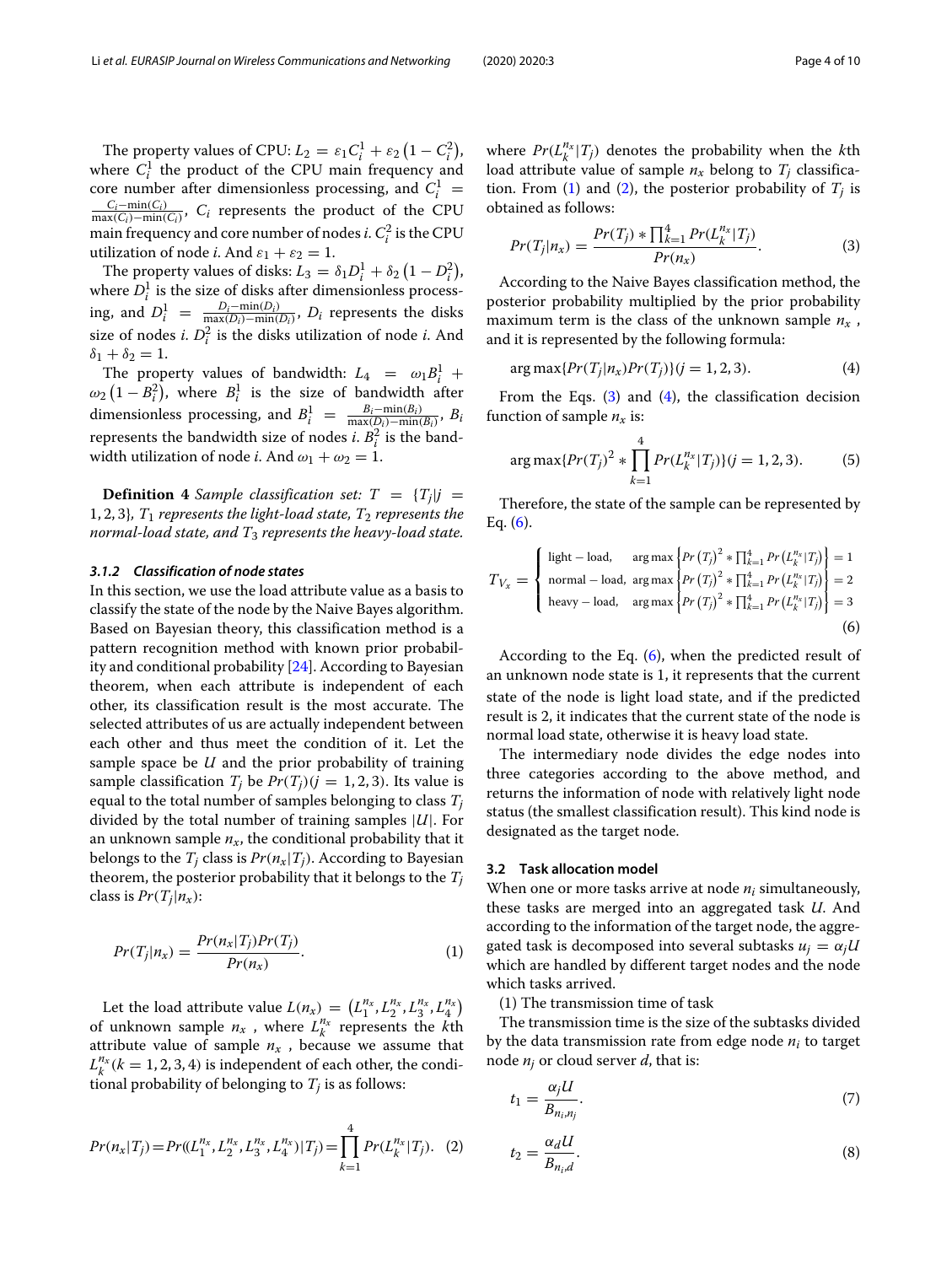Among them,  $B_{n_i,n_j}$  is the data transfer rate of the edge node *n<sub>i</sub>* to the target node *n<sub>j</sub>*, and  $B_{n_i,n_j} = \infty$  when  $n_i =$  $n_j$ [11].  $B_{n_i,d}$  is the data transfer rate of the edge node  $n_i$  to the cloud server *d*.

(2) The computation time of subtasks

$$
t_3 = \frac{\alpha_j U}{f_{n_j}} + \tau_{n_i, n_j} \frac{N_{n_j}}{f_{n_j}}.\tag{9}
$$

$$
t_4 = \frac{\alpha_d U}{f_d} + \tau_{n_i, d} \frac{N_d}{f_d}.\tag{10}
$$

Where,  $\frac{\alpha_j U}{f_{n_j}}$  is the calculation time of the subtask at the target node  $n_j$ , and  $f_{n_j}$  is the computation speed of the target node  $n_j$ .  $\tau_{n_i, n_j} \frac{N_{n_j}}{f_n}$  $\frac{f_{n_j}}{f_{n_j}}$  is the current tasks calculation time of the target node  $n_j$ . And  $\tau_{n_i,n_j} = \lceil \alpha_j \rceil$ , it denotes whether there is a task assignment relationship between the edge nodes  $n_i$  and  $n_j$ .  $\tau_{n_i,n_j} = 1$  denote that the relationship exists;  $\tau_{n_i,n_i} = 0$  indicates that the relationship does not exist [\[6\]](#page-9-4).  $N_{n_j}$  is the current task size of the target node  $n_j$ . Similarly, we can get an explanation of the computation time  $t_4$  of subtasks in cloud servers.

(3) The transmission time of the computing result. In most cases, the computing result is a small packet such as a control signal; thus, the transmission time of the computing result can be ignored [\[25\]](#page-9-23).

• The completion time of subtasks between edge nodes

$$
T_1(\alpha_j) = \max(t_1 + t_3) = \max\left(\frac{\alpha_j U}{B_{n_i, n_j}} + \frac{\alpha_j U}{f_{n_j}} + \tau_{n_i, n_j} \frac{N_{n_j}}{f_{n_j}}\right).
$$
\n(11)

• The completion time of subtasks on cloud server

$$
T_2(\alpha_d) = (t_2 + t_4) = \frac{\alpha_d U}{B_{n_i,d}} + \frac{\alpha_d U}{f_d} + \tau_{n_i,d} \frac{N_d}{f_d}.
$$
 (12)

• Total completion time of aggregate task *U*

$$
T(\alpha_j, \alpha_d) =
$$
  

$$
\max \left\{ \frac{\alpha_j U}{B_{n_i, n_j}} + \frac{\alpha_j U}{f_{n_j}} + \tau_{n_i, n_j} \frac{N_{n_j}}{f_{n_j}}, \frac{\alpha_d U}{B_{n_i, d}} + \frac{\alpha_d U}{f_d} + \tau_{n_i, d} \frac{N_d}{f_d} \right\}.
$$
  
(13)

In order to minimize the completion time, it is necessary to determine the optimal  $\{\alpha_i, \alpha_d\}$  set. In summary, the problem is modeled as follows:

$$
\min\left\{\max\left\{\frac{\alpha_j U}{B_{n_i, n_j}} + \frac{\alpha_j U}{f_{n_j}} + \tau_{n_i, n_j} \frac{N_{n_j}}{f_{n_j}}, \frac{\alpha_d U}{B_{n_i, d}} + \frac{\alpha_d U}{f_d} + \tau_{n_i, d} \frac{N_d}{f_d}\right\}\right\}
$$
\n
$$
s.t. \sum_{j=1}^k (\alpha_j + \alpha_d) = 1
$$
\n(14)

In this task model, the subtask assigned to each edge node satisfies  $u_j = \alpha_j U$ . Therefore, the proportion of tasks allocated to target node and cloud can form a  $k+1$  dimensional vector  $\alpha = (\alpha_1, \alpha_2, ..., \alpha_k, \alpha_{k+1})^{\hat{\theta}}$  [\[12\]](#page-9-10). Assuming that the edge node  $n_1$  receives the current task, the total completion time *T* can be described as

$$
T(\alpha) = \max \left( \frac{\alpha_1 U}{B_{n_1, n_1}} + \frac{\alpha_1 U}{f_{n_1}} + \tau_{n_1, n_1} \frac{N_{n_1}}{f_{n_1}}, \dots, \frac{N_{n_L}}{B_{n_1, n_L}} + \frac{\alpha_k U}{f_{n_R}} + \tau_{n_1, n_L} \frac{N_{n_L}}{f_{n_L}}, \frac{\alpha_d U}{B_{n_1, d}} + \frac{\alpha_d U}{f_d} + \tau_{n_1, d} \frac{N_d}{f_d} \right)
$$

Therefore, the mapping of the computing task is solved in the case where the aggregation task *U* is known, that is, the proportion of tasks assigned to each target node, the solution of vector  $\alpha$ . In order to avoid overloading a node after being assigned a large number of tasks, we make the subtask *u* less than or equal to the average load of the system, that is  $u_j \n\leq$  $(U+\sum_{j=1}^k N_j)$  $\frac{m}{m}$ . Assuming that the total number of edge nodes is m, the problem can be reduced to the following optimization problems:

$$
\alpha = \arg \min \{ T(\alpha) \}
$$
  
s.t.  $0 \le \alpha_j \le 1$   

$$
0 \le \alpha_j \le 1
$$
  

$$
\alpha_j U \le \frac{\left( U + \sum_{j=1}^k N_j \right)}{m}
$$
  

$$
\sum_{j=1}^k (\alpha_j + \alpha_d) = 1
$$
 (15)

The search space *I* for the optimization problem is:  $I \triangleq \prod_{j=1}^{k} [\alpha_{jmin}, \alpha_{jmax}] = \prod_{j=1}^{k} [0, 1]$ 

Particle swarm optimization (PSO) has the advantages of easy description and understanding, strong search ability and simple programming. Therefore, for the above optimization problem, we choose PSO algorithm for intelligent optimization. Due to the limitation of population diversity, the PSO algorithm appears premature convergence, so we adopt the Modified Particle Swarm Optimization (MPSO) Algorithm which introduces the reverse flight of mutation particles  $[26]$ . This algorithm can effectively avoid falling into local optimum in the iterative process.

When solving optimization problems, particles in the swarm  $\left\{X_i^L\right\}_{i=1}^N$  move in search space *I* to find the best position  $X$ , i.e.,  $\alpha$ .  $N$  is the size of the particle swarm and the number of iterations is *L*. The position and velocity vectors of the *i*th particle in the evolutionary *L* generation are expressed as follows:

$$
\begin{cases} X_i^L = \begin{bmatrix} x_{i1}^L, x_{i2}^L, \dots, x_{ik+1}^L \\ v_i^L = \begin{bmatrix} v_{i1}^L, v_{i2}^L, \dots, v_{ik+1}^L \end{bmatrix} \end{cases}
$$
 (16)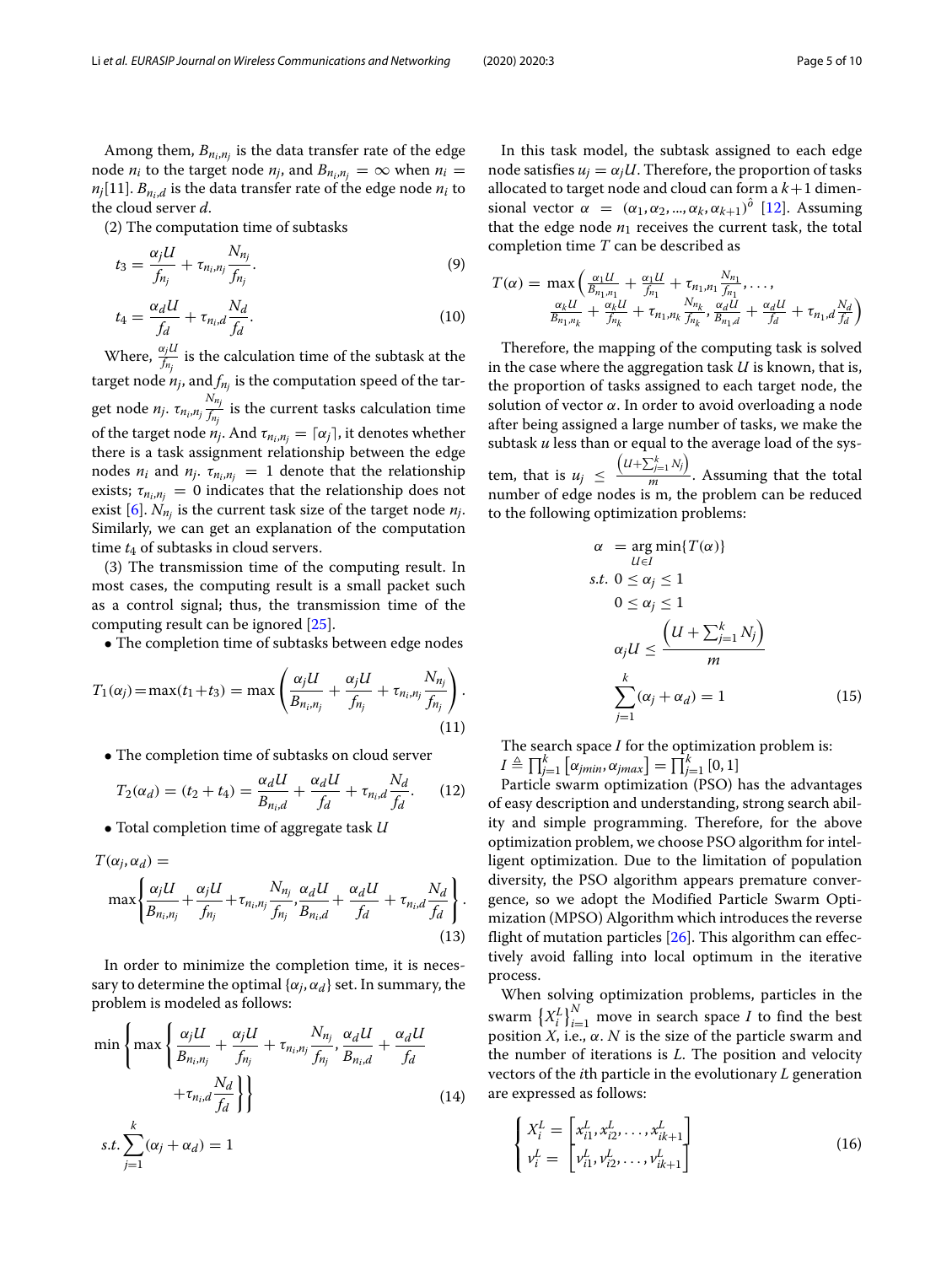where,  $v_i^L \in M, M \triangleq \prod_{i=1}^{k+1} [-v_{i \max}, v_{i \max}]$ ,  $v_{i \max} = \frac{1}{k}$  $\frac{1}{2}(\alpha_{j\max}, -\alpha_{j\max})$ 

This is an optimization problem with constraints. Therefore, the penalty function method is used to deal with the constraints [\[27\]](#page-9-25), and the fitness function is defined as follows:

$$
F(X) = \begin{cases} f(X) & X \in F \\ f(X) + r \sum_{i=1}^{2k+3} f_i(X) + \varphi(X, L) & X \in I - F \end{cases}
$$
(17)

Where,  $r$  represents the penalty factor,  $f_i(X)$  denotes the constraint violation measure of the infeasible particles on the *j*th constraint. Moreover,  $\varphi(X, L)$  denotes additional heuristics value for infeasible particles in the *L*th generation of the algorithm $[27]$ .  $f_i(X)$  expressed by Eq. [\(19\)](#page-5-1).

$$
f_i = \begin{cases} \max(0, -X(D)), & 1 \le i \le k+1 \\ \max\left(0, X(D) - \frac{U + \sum_{j=1}^{m} N_j}{U \ast m}\right), & k+2 \le i \le 2k+2 \\ \left|\sum_{D=1}^{k+1} X(D) - 1\right|, & i = 2k+3 \end{cases}
$$
(18)

 $\varphi(X, L)$  expressed by Eq. [\(20\)](#page-5-2).

<span id="page-5-1"></span>
$$
\varphi(X, L) = P(L) - \min_{X \in I - F} r \sum_{i=1}^{2k+3} f_i(X)
$$
\n(19)

<span id="page-5-2"></span>
$$
P(L) = \max\left(P(L-1), \min_{X \in F} f(X)\right) \tag{20}
$$

*f*(*X*) represents the fitness value of the *L*th generation feasible particle. *P*(*L*) records the feasible particles with the maximum fitness value obtained by the evolution of the algorithm to the *L*th generation. And the value is dynamically updated according to Eq.  $(21)$  during the execution of the algorithm. When the algorithm is executed, the update formulas of particle velocity and position are follows as:

<span id="page-5-3"></span>
$$
v_i^{L+1} = \omega v_i^L + c_1 \text{rand} \left( \frac{p_i^L - X_i^L}{t} \right) + c_2 \text{rand} \left( \frac{g^L - X_i^L}{t} \right) \tag{21}
$$

<span id="page-5-4"></span>
$$
X_i^{L+1} = X_i^L + v_i^{L+1}
$$
\n(22)

In the Eq.  $(22)$ ,  $\omega$  is inertia weight. rand() is a random number evenly distributed in the interval [ 0, 1]; *c*<sup>1</sup> and  $c_2$  are two accelerating factors. Defining the individual historical optimal position  $P_i^L$  of the *i*th particle is the position with the best fitness value experienced by the *i*th particle; The global historical optimal location  $g^L$  is the location with the best adaptive value experienced by all particles in the particle swarm during the evolution.

In addition, the updated formula of inertia weight is as follows:

$$
\omega = \omega_{\min} - \frac{\omega_{\min} - \omega_{\max}}{L_{\max}} L \tag{23}
$$

In order to avoid falling into the local optimal risk, we introduce the reverse of the flight of mutation particles [\[26\]](#page-9-24), the position and velocity formulas are updated as follows:

$$
\nu_i^{L+1} = -\nu_i^L \tag{24}
$$

$$
X_i^{L+1} = X_i^L - v_i^{L+1}
$$
\n(25)

The basic parameters of the MPSO algorithm are the population size *N* is equal to 50, the maximum number of iterations  $L_{\text{max}}$  is 1000, the acceleration factors  $c_1$  and  $c_2$ are equal to 1.0, and  $\omega \in [0.4, 0.9]$ ;  $\omega_{\text{min}} = 0.4$ ;  $\omega_{\text{max}} = 0.9$ .

#### <span id="page-5-0"></span>**4 Results and discussion**

#### **4.1 Experiment setup**

In this experiment, we represent the task arrival node as  $n_1$ . When  $n_j \neq n_1$ , the data transmission rate  $B_{n_1,n_j}$  from node  $n_1$  to target node  $n_i$  is randomly selected from the integer between 80 and 100 Mbps. Otherwise  $B_{n_1,n_i}$  = ∞. Data transmission rates  $B_{n_1,d}$  between edge nodes and cloud nodes are randomly selected between 20 and 30 Mbps integers[\[28\]](#page-9-26). The details are shown in Table [1.](#page-5-5)

#### **4.2 Simulation results and analysis**

#### *4.2.1 Effect of number of target nodes on completion time*

In this part, we set the total number of normal-load and heavy-load nodes to be 4, the total number of nodes m to be 10, 12, and 14, respectively, and compared the completion time. As shown in Fig. [2,](#page-6-0) When the task is small, the difference in completion time is not significant. When the task is large, because  $B_{n_1,n_j} = \infty$  when  $n_j = n_1$ , the task assignment to itself will exceed the average task amount of the system, but we limit the size of the subtasks, so the difference of task completion time is significantly increased.

**Table 1** Simulation parameters

<span id="page-5-5"></span>

| Parameter name                                                           | Parameter value |
|--------------------------------------------------------------------------|-----------------|
| Aggregated task U                                                        | $01 \sim 1$ Gh  |
| Data transmission rate between edge nodes<br>$B_{n_1,n_i}, n_1 \neq n_i$ | [85, 100] Mbps  |
| Data transmission rate between edge node and cloud<br>service $B_{n,d}$  | $[20, 30]$ Mbps |
| Computing speed of edge nodes $f_{n_i}$                                  | $[0.5, 2]$ Gbps |
| Computing speed of cloud service $f_d$                                   | 10 Gbps         |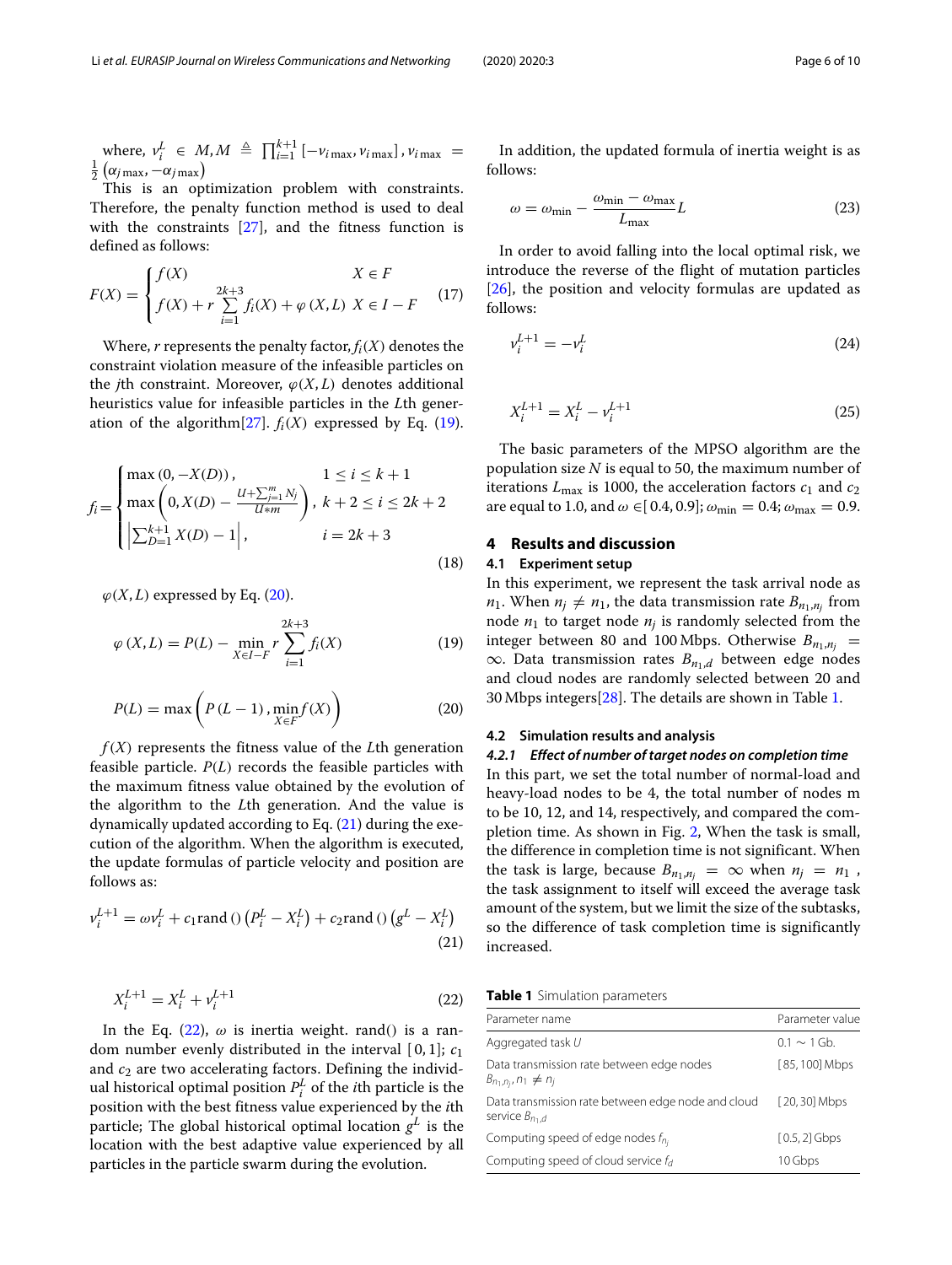

#### <span id="page-6-0"></span>*4.2.2 Impact of system architecture on completion time*

Without loss of generality, in the environment of  $M = 12$ , we analyzed the impact of cloud server on task completion time. The results are shown in Fig. [3,](#page-6-1)

E-CC denotes the participation of cloud servers, and EC denotes the absence of cloud servers. When there are a few tasks, the impact on task completion time is small. However, when the amount of tasks is large, due to the fast computing speed of cloud computing, the task completion time of the system with cloud servers is obviously better than that of the system without cloud servers.

#### *4.2.3 The effect of total number of nodes on task distribution*

In this part, we analyze the distribution of tasks at the edge nodes when the number of nodes is different. And we evaluate the distribution of tasks by load distribution

<span id="page-6-1"></span>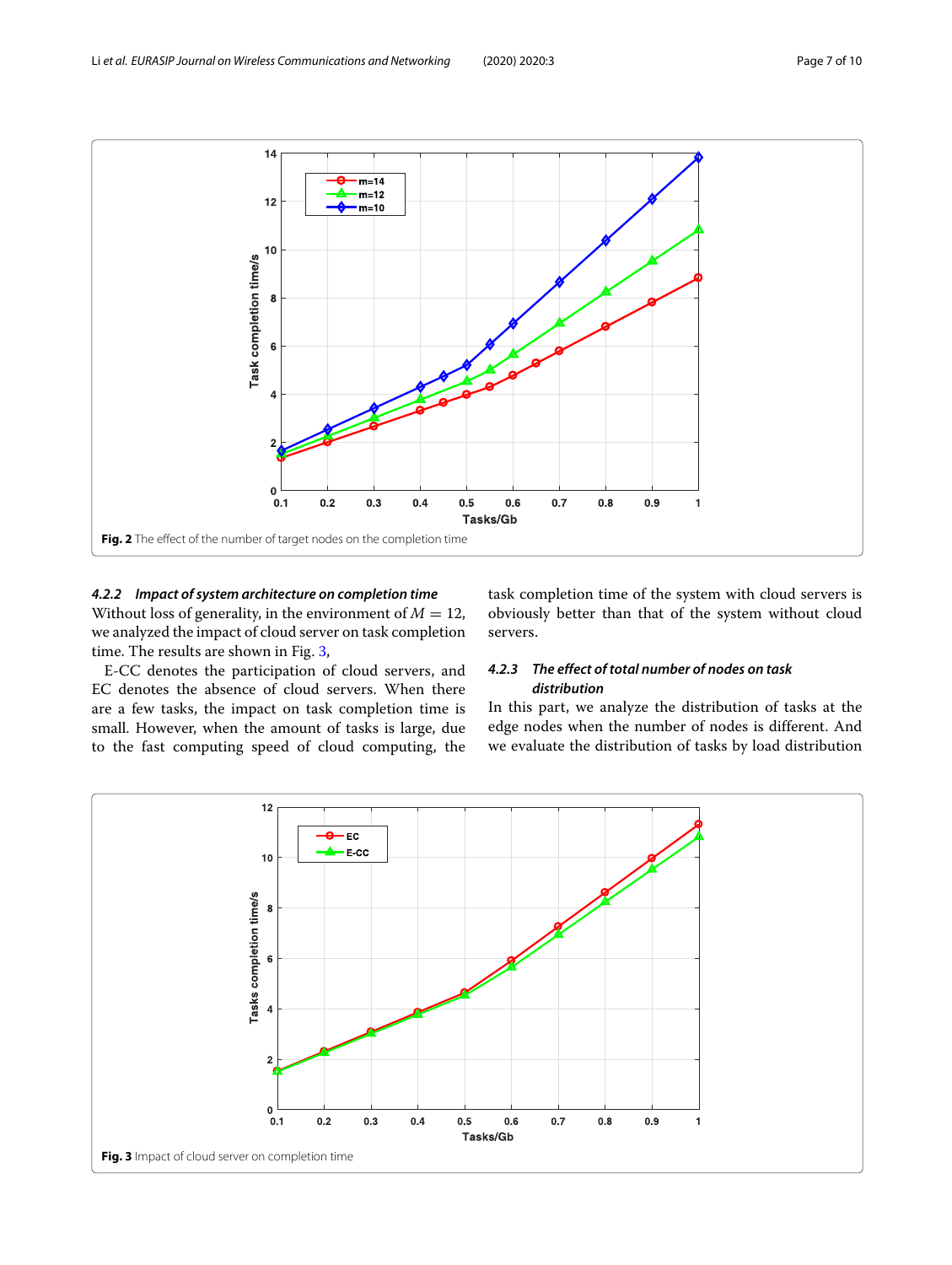

<span id="page-7-1"></span><span id="page-7-0"></span>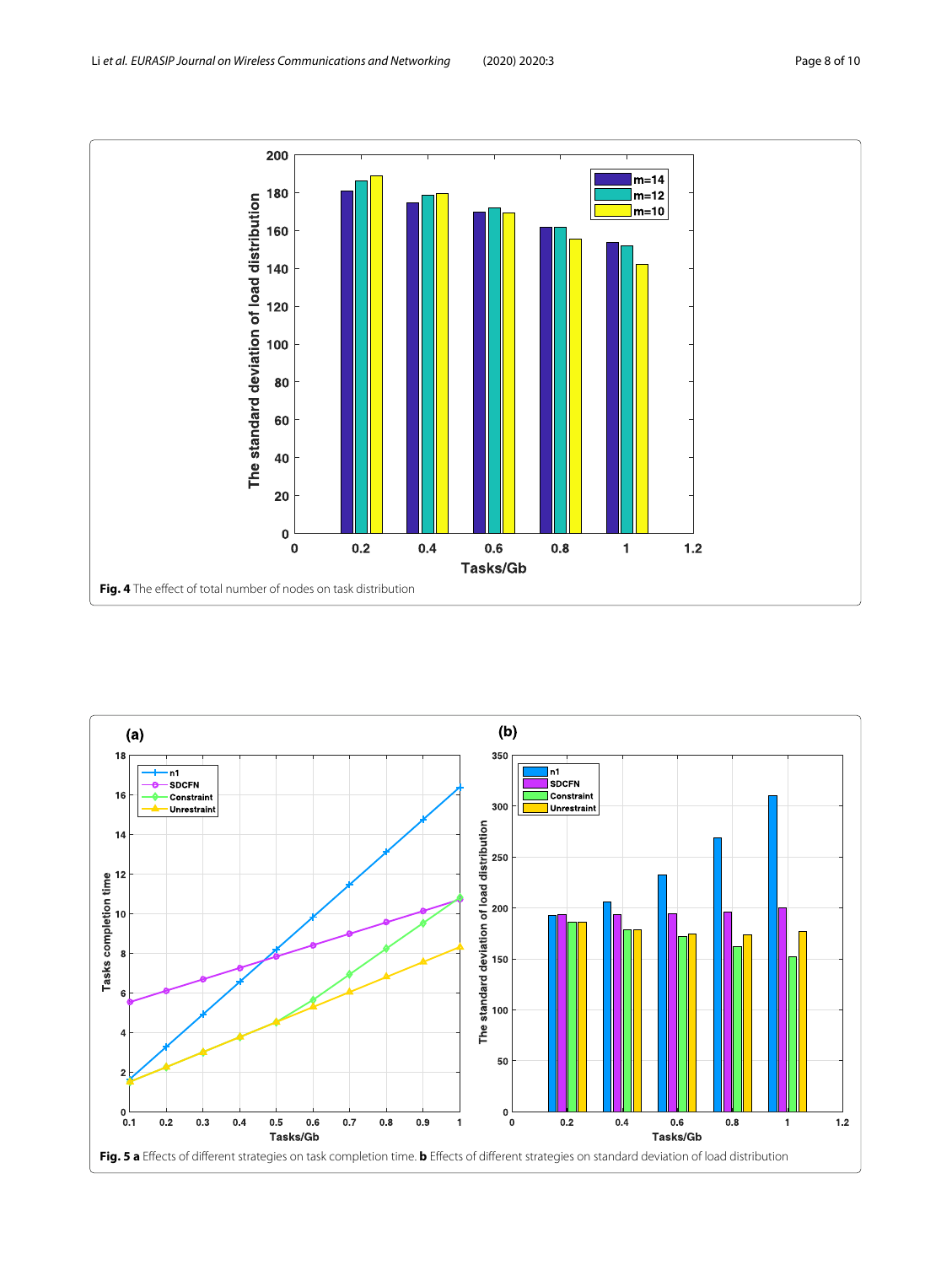standard deviation (SD)[\[29\]](#page-9-27), *SD* =  $\sqrt{\frac{\sum_{j=1}^{m}(\text{Load}_{n_j}-\text{Load}_{avg})_2}{m}},$ where  $\text{Load}_{n_j} = N_j + u_j$ ,  $\text{Load}_{\text{avg}} = \frac{\sum_{j=1}^{m} N_j + u_j}{m}$ .

The smaller the standard deviation, the more balanced the task distribution. The result is shown in Fig. [4.](#page-7-0)

In the case that the heavy-load and normal-load nodes are not assigned new tasks for the time being, the standard deviation of load distribution decreases with the increase of new tasks. That is, with the increase of new tasks, the system gradually tends to a relatively balanced state.

When the new task is small, the more nodes there are, the smaller the average task is, and the more balanced the load distribution is. When the new task is large, due to the number of target nodes is small, it will allocate more tasks and get closer to the average load. Therefore, the more uniform the load distribution, the smaller the load distribution standard deviation.

#### *4.2.4 Comparison of task completion time and load distribution under different strategies*

We compare the tasks completion time and the load distribution of our strategy with single node and SDCFN [\[12\]](#page-9-10). As shown in Fig. [5.](#page-7-1)

In Fig. [5,](#page-7-1) *n*1 denotes that the *U* is independently completed by node *n*1, *Constraint* denotes the results of our load balancing add the  $\alpha_j U \leq$  $(U+\sum_{j=1}^k N_j)$  $\frac{2y-1}{m}$  constraint. *Unrestraint* denotes the results of our load balancing without constraint. From the Fig. [5a](#page-7-1), we can find that the completion time of *n*1 are larger than our strategy. And due to *SDCFN* strategy does not consider the completion time of the current tasks of the nodes, the completion time is longer when  $U < 0.97$ *G*. When  $U > 0.97$ *G*, due to the small number of nodes available for our strategy, its completion time is relatively long. When the task is small, whether to add this constraint has little influence on completion time. When the task is large, because the transmission rate of  $n1$  is  $\infty$ , the task it undertakes will be constrained after adding the constraint, so its completion time is longer. From the Fig. [5b](#page-7-1), we can find that the load distribution standard deviation of n1 and *SDCFN* strategy are larger than our strategy. When the task is small, whether to add this constraint has little influence on load distribution standard deviation. When the task is large, the standard deviation of load distribution standard deviation decreases with the increase of tasks after added the constraint. If we do not add this constraint, since the transmission rate of  $n1$  is  $\infty$ , the task assigned to itself by *n*1 will exceed the average load, thus causing the standard deviation of the load distribution of the system to increase.

#### <span id="page-8-1"></span>**5 Conclusion**

In this paper, we propose an edge computing network architecture based on the intermediary node. This architecture not only can obtain the state information of the

node better , but also can reduce the pressure of edge nodes. On this basis, a task allocation strategy is proposed to balance the load and reduce the task completion time. In this model, the light-load node and the task arrival node are used as the target node to allocate new tasks, while the other nodes are not assigned tasks temporarily, so as to achieve dynamic balancing. Experiments show that this strategy can not only balance the load between nodes, but also reduce the completion time of tasks. When the task is small, our strategy is significantly better than other methods. Finally, we give two alternative strategies. The first is, for tasks with high task completion time requirements, we can adopt the strategy of unconstrained to minimize the completion time. The second is, for the tasks which requirements for completion time are not too high, we can adopt a constrained strategy to better balance the load between nodes and improve quality of service.

#### **Abbreviations**

COPACA: Computation offloading, power allocation, and channel assignment; DRL: Deep reinforcement learning; IoT: The Internet of Things; IoV: Internet of Vehicles; MPSO: Modified particle swarm optimization algorithm; PSO: Particle swarm optimization algorithm; RSUs: Road side units; SDCFN: Software-defined cloud/fog network; SDN: Software-defined network; TMS: Traffic management server

#### **Authors' contributions**

YY, XS, and QL are the principal contributors in terms of simulation modelling, writing, and the generation/interpretation of numerical results. In a supervising role, GL , JW, and XL formulated the research problem and contributed to the simulation modelling and the discussion of results. All authors read and approved the final manuscript.

#### **Funding**

This work is supported by the National Natural Science Foundation of China (61672321, 61771289, and 61832012), Shandong province key research and development plan (2019GGX101050), Shandong provincial Graduate Education Innovation Program (SDYY14052 and SDYY15049), Qufu Normal University Science and Technology Project (xkj201525), Shandong province agricultural machinery equipment research and development innovation project (2018YZ002), and High-Level Teachers in Beijing Municipal Universities in the Period of the 13th Five-Year Plan (CIT&TCD 201704069).

#### **Availability of data and materials**

Data sharing not applicable to this article as no datasets were generated or analysed during the current study.

#### **Competing interests**

The authors declare that they have no competing interests.

#### **Author details**

<sup>1</sup> School of Information Scicence and Engineering, Qufu Normal University, Yantai Road, 276826 Rizhao, China. 2Department of Computer, Hong Kong Polytechnic University, 999077 Hong Kong, China. <sup>3</sup> Smart City College, Beijing Union University, 100101 Beijing, China.

#### Received: 25 September 2019 Accepted: 18 December 2019 Published online: 02 January 2020

#### **References**

<span id="page-8-0"></span>1. S. Wan, Y. Zhao, T. Wang, Z. Gu, Q. H. Abbasi, K. K. R. Choo, Multi-dimensional data indexing and range query processing via voronoi diagram for internet of things. Future Gener. Comput. Syst. **91**, 382–391 (2019)